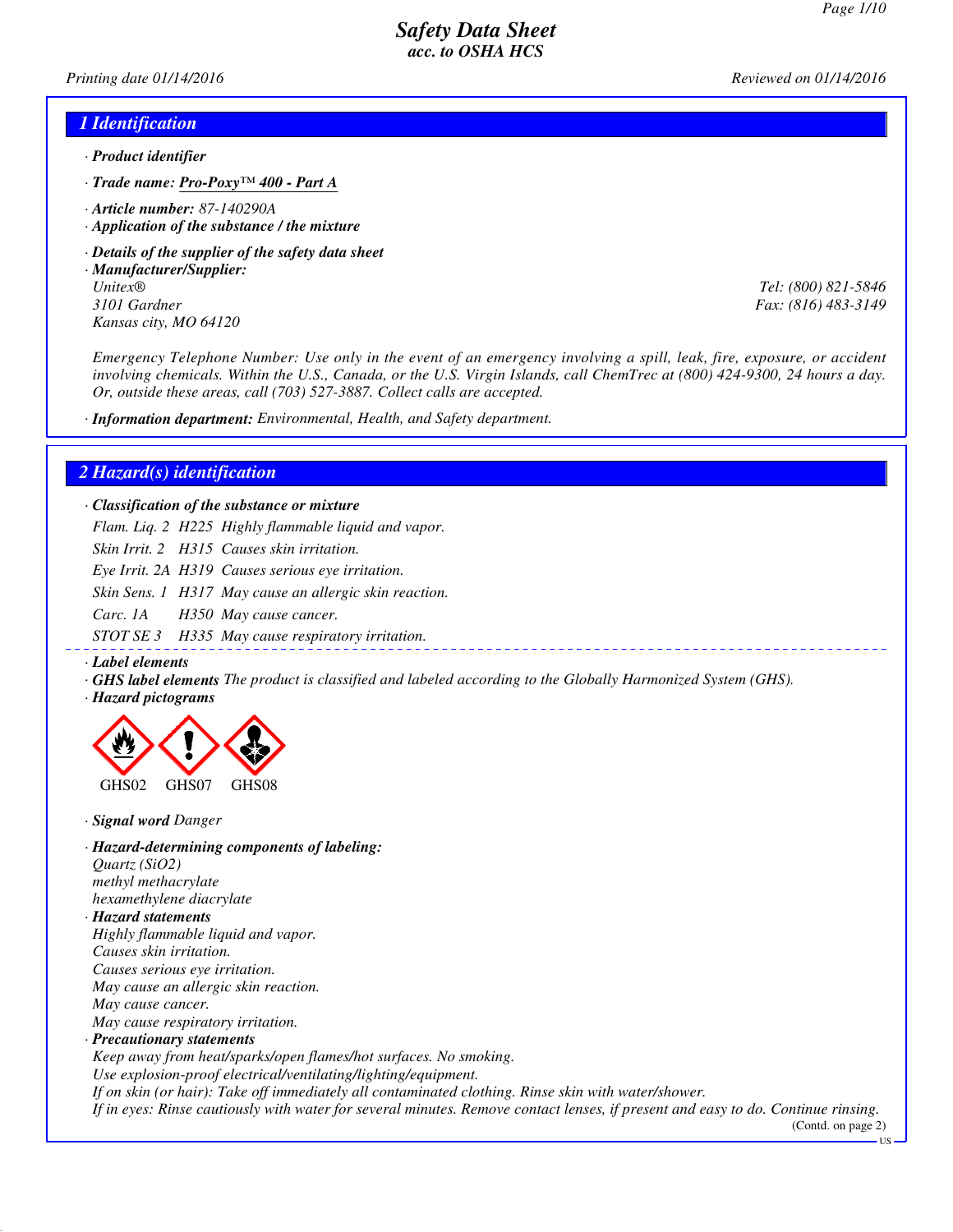*Printing date 01/14/2016 Reviewed on 01/14/2016*

#### *Trade name: Pro-Poxy™ 400 - Part A*

| Store locked up.                                                                                                         | (Contd. of page 1) |
|--------------------------------------------------------------------------------------------------------------------------|--------------------|
| Dispose of contents/container in accordance with local/regional/national/international regulations.                      |                    |
| · Classification system:<br>$\cdot$ NFPA ratings (scale 0 - 4)                                                           |                    |
| $Health = 1$<br>$Fire = 3$<br>$Reactivity = 0$                                                                           |                    |
| $\cdot$ HMIS-ratings (scale 0 - 4)                                                                                       |                    |
| <b>HEALTH</b><br>$Health = 1$<br>$3$ Fire = 3<br><b>FIRE</b><br><b>PHYSICAL HAZARD</b> $\boxed{0}$ <i>Reactivity</i> = 0 |                    |
| $\cdot$ Other hazards                                                                                                    |                    |
| · Results of PBT and vPvB assessment<br>· <b>PBT</b> : Not applicable.                                                   |                    |
| $\cdot$ vPvB: Not applicable.                                                                                            |                    |
|                                                                                                                          |                    |
| 3 Composition/information on ingredients                                                                                 |                    |

- *· Chemical characterization: Mixtures*
- *· Description: Mixture of the substances listed below with nonhazardous additions.*

| $\cdot$ Dangerous components: |                                                                                                        |             |
|-------------------------------|--------------------------------------------------------------------------------------------------------|-------------|
|                               | 14808-60-7 Quartz (SiO2)                                                                               | $25 - 50\%$ |
|                               | $80-62-6$ methyl methacrylate                                                                          | $25 - 50\%$ |
|                               | 13048-33-4 hexamethylene diacrylate                                                                    | $10-25\%$   |
|                               | $\cdot$ <b>Additional information:</b> For the wording of the listed risk phrases refer to section 16. |             |

### *4 First-aid measures*

#### *· Description of first aid measures*

*· General information:*

*Immediately remove any clothing soiled by the product.*

*In the event of persistent symptoms recieve medical treatment.*

*· After inhalation:*

*Supply fresh air and to be sure call for a doctor. In case of unconsciousness place patient stably in side position for transportation. Immediately move exposed person to fresh air. If breathing difficulty persists or develops get prompt medical attention.*

#### *· After skin contact:*

*Immediately wash with water and soap and rinse thoroughly.*

*If skin irritation continues, consult a doctor.*

- *· After eye contact: Rinse opened eye for several minutes under running water. Then consult a doctor.*
- *· After swallowing: Seek medical treatment.*
- *· Information for doctor:*
- *· Most important symptoms and effects, both acute and delayed No further relevant information available.*
- *· Indication of any immediate medical attention and special treatment needed No further relevant information available.*

(Contd. on page 3)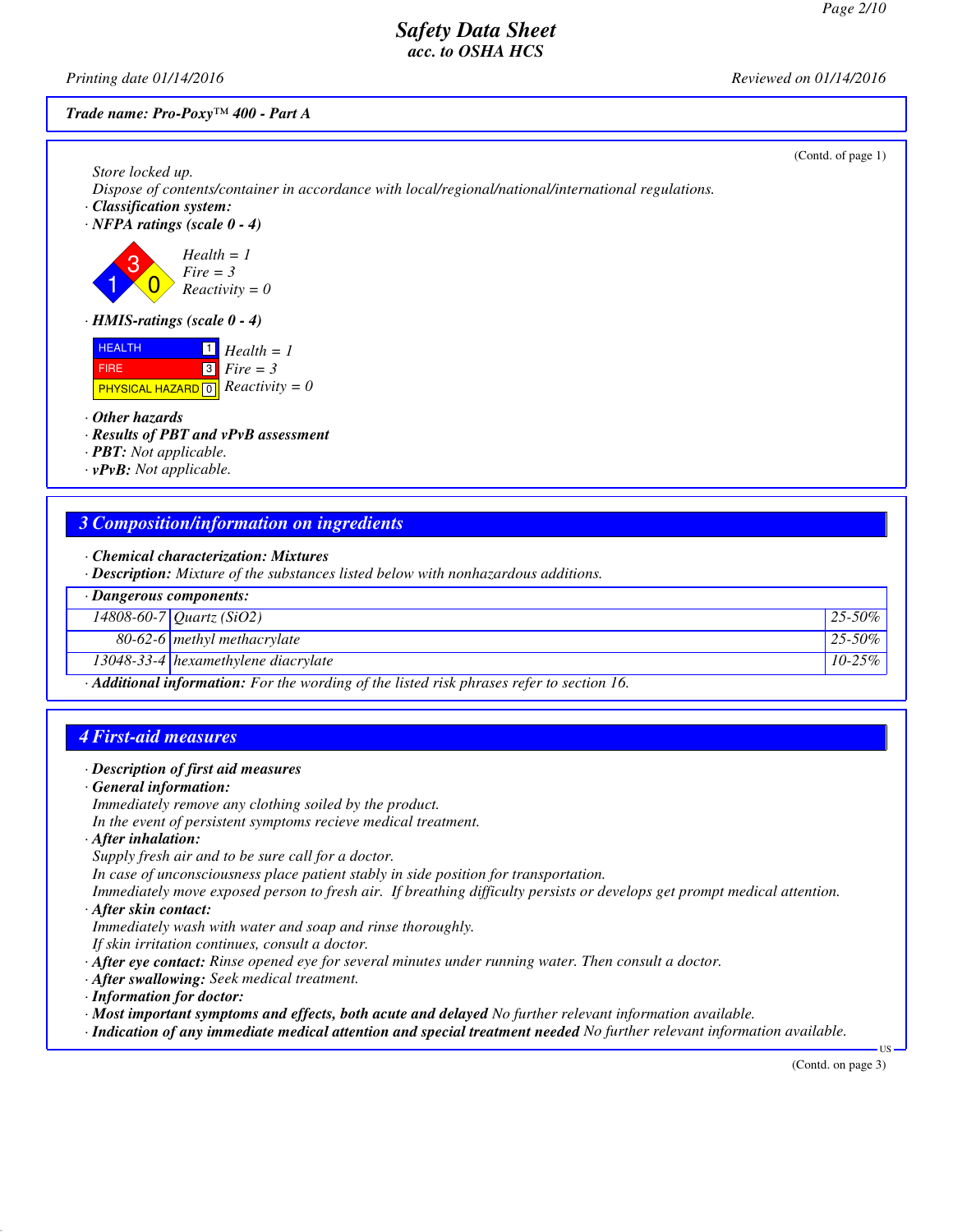(Contd. of page 2)

# *Safety Data Sheet acc. to OSHA HCS*

*Printing date 01/14/2016 Reviewed on 01/14/2016*

#### *Trade name: Pro-Poxy™ 400 - Part A*

*5 Fire-fighting measures*

- *· Extinguishing media*
- *· Suitable extinguishing agents:*
- *CO2, sand, extinguishing powder. Do not use water. Foam*
- *· For safety reasons unsuitable extinguishing agents: Water*
- *· Special hazards arising from the substance or mixture No further relevant information available.*
- *· Advice for firefighters*
- *· Protective equipment:*

*Because fire may produce thermal decomposition products, wear a self-contained breathing apparatus (SCBA) with a full face piece operated in pressure-demand or positive-pressure mode.*

#### *6 Accidental release measures*

- *· Personal precautions, protective equipment and emergency procedures Wear protective equipment. Keep unprotected persons away.*
- *· Environmental precautions:*

*Do not allow product to reach sewage system or any water course.*

*Prevent seepage into sewage system, workpits and cellars.*

*Inform respective authorities in case of seepage into water course or sewage system.*

- *· Methods and material for containment and cleaning up: Absorb with liquid-binding material (sand, diatomite, acid binders, universal binders, sawdust). Ensure adequate ventilation. Do not flush with water or aqueous cleansing agents*
- *· Reference to other sections See Section 7 for information on safe handling. See Section 8 for information on personal protection equipment. See Section 13 for disposal information.*

#### *7 Handling and storage*

#### *· Handling:*

*· Precautions for safe handling*

*Wear appropriate personal protective clothing to prevent eye and skin contact. Avoid breathing vapors or mists of this product. Use with adequate ventilation. Do not take internally.*

- *· Information about protection against explosions and fires: Keep ignition sources away - Do not smoke. Protect against electrostatic charges.*
- *· Conditions for safe storage, including any incompatibilities*
- *· Storage: cool and dry*
- *· Requirements to be met by storerooms and receptacles: Store in a cool location.*
- *· Information about storage in one common storage facility: Store away from foodstuffs.*
- *· Further information about storage conditions: Keep receptacle tightly sealed. Store in cool, dry conditions in well sealed receptacles.*
- *· Specific end use(s) No further relevant information available.*

(Contd. on page 4)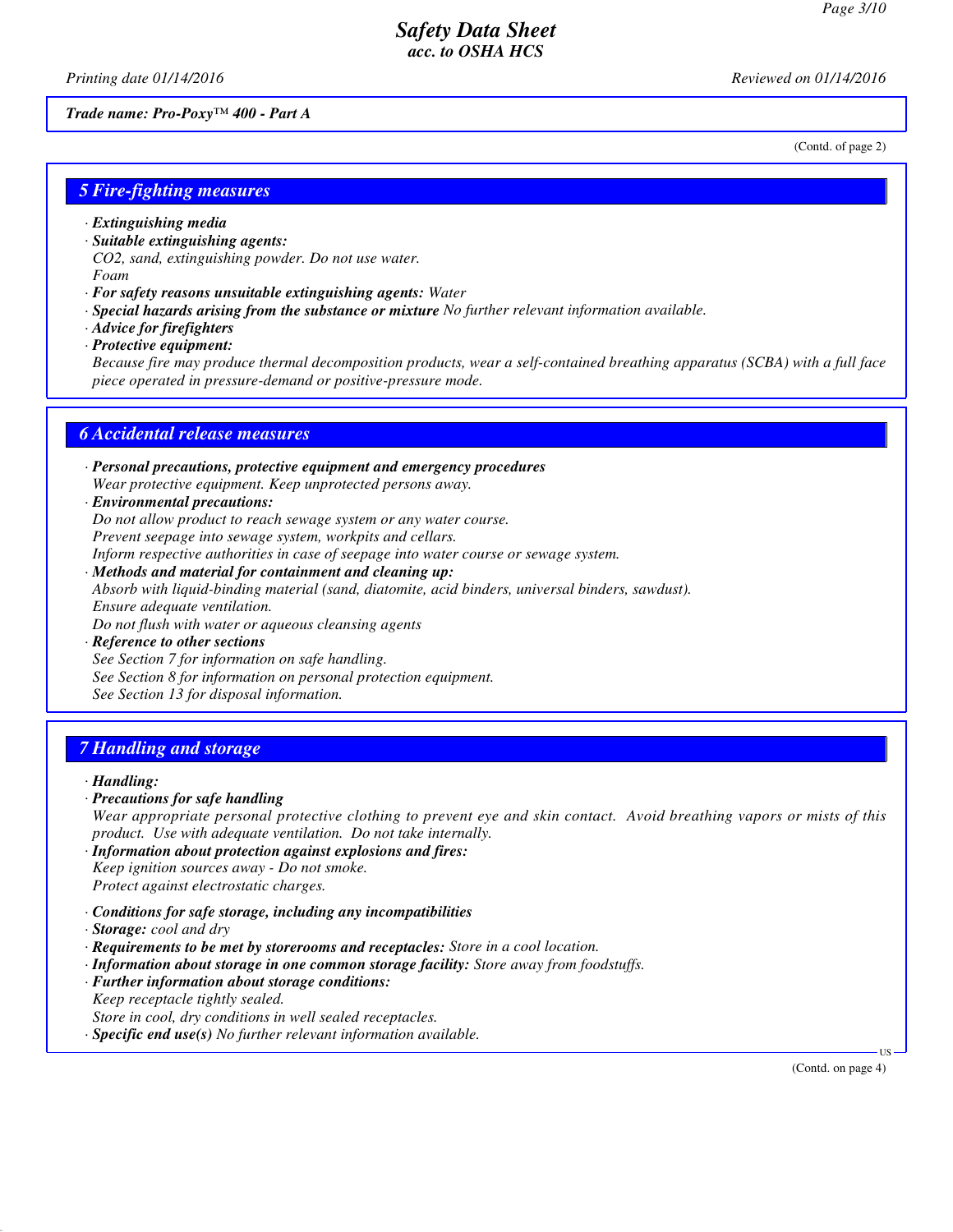(Contd. of page 3)

US

# *Safety Data Sheet acc. to OSHA HCS*

*Printing date 01/14/2016 Reviewed on 01/14/2016*

*Trade name: Pro-Poxy™ 400 - Part A*

### *8 Exposure controls/personal protection*

*· Additional information about design of technical systems: No further data; see item 7.*

| Control parameters |                                                                                                          |  |  |
|--------------------|----------------------------------------------------------------------------------------------------------|--|--|
|                    | $\cdot$ Components with limit values that require monitoring at the workplace:                           |  |  |
|                    | 14808-60-7 Quartz (SiO2)                                                                                 |  |  |
| <b>PEL</b>         | see Quartz listing                                                                                       |  |  |
| REL                | Long-term value: $0.05*$ mg/m <sup>3</sup>                                                               |  |  |
|                    | *respirable dust; See Pocket Guide App. A                                                                |  |  |
| <b>TLV</b>         | Long-term value: $0.025*$ mg/m <sup>3</sup>                                                              |  |  |
|                    | *as respirable fraction                                                                                  |  |  |
|                    | 80-62-6 methyl methacrylate                                                                              |  |  |
| PEL                | Long-term value: $410$ mg/m <sup>3</sup> , 100 ppm                                                       |  |  |
| REL                | Long-term value: $410 \text{ mg/m}^3$ , 100 ppm                                                          |  |  |
| <b>TLV</b>         | Short-term value: $410 \text{ mg/m}^3$ , 100 ppm                                                         |  |  |
|                    | Long-term value: $205$ mg/m <sup>3</sup> , 50 ppm                                                        |  |  |
|                    | <b>DSEN</b>                                                                                              |  |  |
|                    | 13048-33-4 hexamethylene diacrylate                                                                      |  |  |
|                    | WEEL Long-term value: 1 mg/m <sup>3</sup>                                                                |  |  |
|                    | <b>DSEN</b>                                                                                              |  |  |
|                    | $\cdot$ <b>Additional information:</b> The lists that were valid during the creation were used as basis. |  |  |
|                    | · Exposure controls                                                                                      |  |  |

- *· Personal protective equipment:*
- *· General protective and hygienic measures:*

*Keep away from foodstuffs, beverages and feed. Immediately remove all soiled and contaminated clothing. Wash hands before breaks and at the end of work. Avoid contact with the eyes and skin.*

- *· Breathing equipment: Suitable respiratory protective device recommended.*
- *· Protection of hands:*



*Protective gloves*

*The glove material has to be impermeable and resistant to the product/ the substance/ the preparation. · Eye protection: Wear appropriate eye protection to prevent eye contact.*

# *9 Physical and chemical properties*

| · Information on basic physical and chemical properties |                    |                       |
|---------------------------------------------------------|--------------------|-----------------------|
| <b>General Information</b>                              |                    |                       |
| $\cdot$ Appearance:                                     |                    |                       |
| Form:                                                   | Liquid             |                       |
| Color:                                                  | Clear              |                       |
| $\cdot$ Odor:                                           | <i>Distinctive</i> |                       |
| ⋅ Odor threshold:                                       | Not determined.    |                       |
|                                                         |                    | (Contd. on page $5$ ) |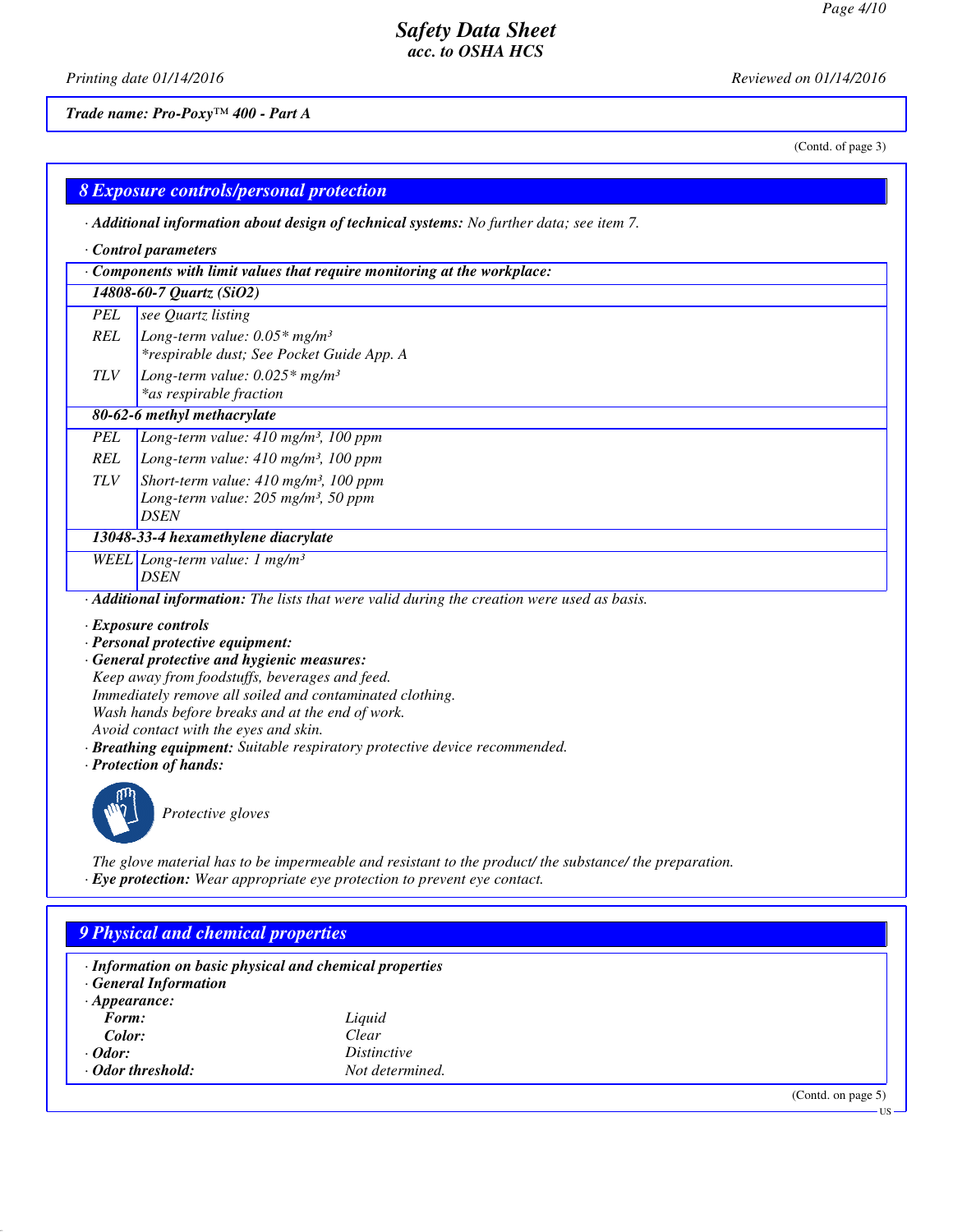*Printing date 01/14/2016 Reviewed on 01/14/2016*

#### *Trade name: Pro-Poxy™ 400 - Part A*

|                                                                                                        | (Contd. of page 4)                                                                                 |
|--------------------------------------------------------------------------------------------------------|----------------------------------------------------------------------------------------------------|
| $\cdot$ pH-value:                                                                                      | Not determined.                                                                                    |
| · Change in condition<br><b>Melting point/Melting range:</b><br><b>Boiling point/Boiling range:</b>    | Undetermined.<br>Undetermined.                                                                     |
| · Flash point:                                                                                         | $18 °C$ (64 °F)                                                                                    |
| · Flammability (solid, gaseous):                                                                       | Not applicable.                                                                                    |
| · Ignition temperature:                                                                                | 235 °C (455 °F)                                                                                    |
| · Decomposition temperature:                                                                           | Not determined.                                                                                    |
| $\cdot$ Auto igniting:                                                                                 | Product is not selfigniting.                                                                       |
| · Danger of explosion:                                                                                 | Product is not explosive. However, formation of explosive air/vapor mixtures are<br>possible.      |
| · Explosion limits:<br>Lower:<br><b>Upper:</b>                                                         | 2.1 Vol $%$<br>12.5 Vol %                                                                          |
| $\cdot$ Vapor pressure at 20 °C (68 °F):                                                               | $47$ hPa (35 mm Hg)                                                                                |
| $\cdot$ Density at 20 °C (68 °F):<br>· Relative density<br>· Vapor density<br>$\cdot$ Evaporation rate | $1.64$ g/cm <sup>3</sup> (13.686 lbs/gal)<br>Not determined.<br>Not determined.<br>Not determined. |
| · Solubility in / Miscibility with<br>Water:                                                           | Not miscible or difficult to mix.                                                                  |
| · Partition coefficient (n-octanol/water): Not determined.                                             |                                                                                                    |
| · Viscosity:<br>Dynamic:<br>Kinematic:                                                                 | Not determined.<br>Not determined.                                                                 |
| · Solvent content:<br>Organic solvents:<br>$\cdot$ Other information                                   | $0.0 \%$<br>No further relevant information available.                                             |
| · Volatile Organic Compounds:                                                                          | Not determined                                                                                     |

### *10 Stability and reactivity*

*· Reactivity No decomposition if stored and applied as directed.*

- *· Chemical stability No decomposition if stored and applied as directed*
- *· Thermal decomposition / conditions to be avoided: No decomposition if used according to specifications.*
- *· Possibility of hazardous reactions No dangerous reactions known.*
- *· Conditions to avoid Keep away from heat and sources of ignition.*
- *· Incompatible materials: No further relevant information available.*
- *· Hazardous decomposition products: No dangerous decomposition products known.*

(Contd. on page 6)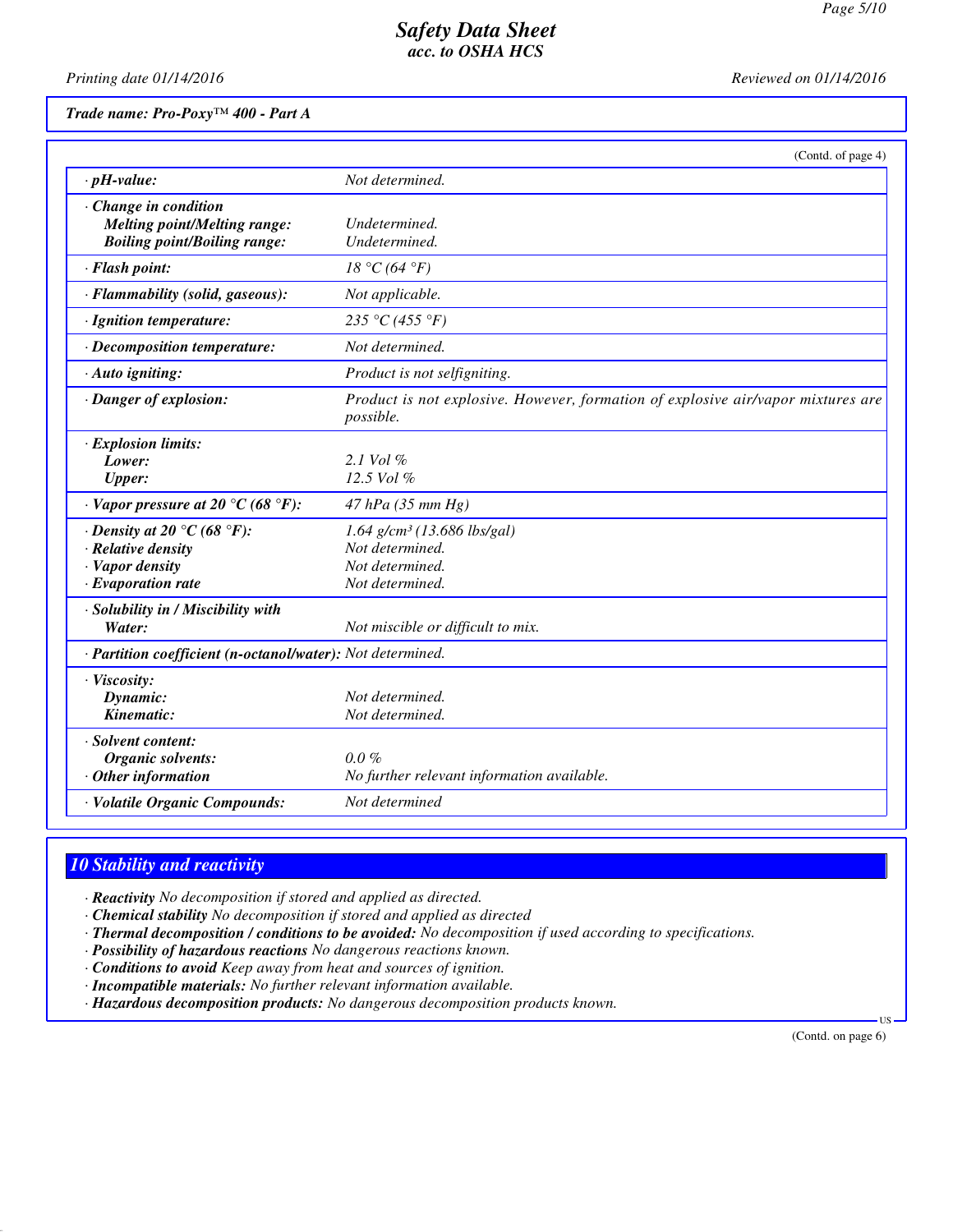*Printing date 01/14/2016 Reviewed on 01/14/2016*

#### *Trade name: Pro-Poxy™ 400 - Part A*

(Contd. of page 5)

#### *11 Toxicological information*

- *· Information on toxicological effects*
- *· Acute toxicity:*
- *· Primary irritant effect:*
- *· on the skin: May cause skin irritation.*
- *· on the eye:*

*Strong irritant with the danger of severe eye injury.*

- *Irritating effect.*
- *· Sensitization: Sensitization possible through skin contact.*
- *· Additional toxicological information: The product shows the following dangers according to internally approved calculation methods for preparations: Irritant*
- *· Carcinogenic categories*
- *· IARC (International Agency for Research on Cancer)*

*14808-60-7 Quartz (SiO2) 1* 

*80-62-6 methyl methacrylate 3* 

#### *· NTP (National Toxicology Program)*

*14808-60-7 Quartz (SiO2) K* 

### *· OSHA-Ca (Occupational Safety & Health Administration)*

*None of the ingredients is listed.*

#### *12 Ecological information*

- *· Toxicity*
- *· Aquatic toxicity: No further relevant information available.*
- *· Persistence and degradability No further relevant information available.*
- *· Behavior in environmental systems:*
- *· Bioaccumulative potential No further relevant information available.*
- *· Mobility in soil No further relevant information available.*
- *· Additional ecological information:*
- *· General notes:*

*Water hazard class 1 (Self-assessment): slightly hazardous for water Water hazard class 2 (Self-assessment): hazardous for water Do not allow product to reach ground water, water course or sewage system. Danger to drinking water if even small quantities leak into the ground.*

- *· Results of PBT and vPvB assessment*
- *· PBT: Not applicable.*
- *· vPvB: Not applicable.*
- *· Other adverse effects No further relevant information available.*

#### *13 Disposal considerations*

- *· Waste treatment methods*
- *· Recommendation:*

*It is the generator's responsibility to determine if the waste meets applicable definitions of hazardous waste. State and local regulations may differ from federal disposal regulations. Dispose of waste material according to local, state, federal, and provincial environmental regulations.*

(Contd. on page 7)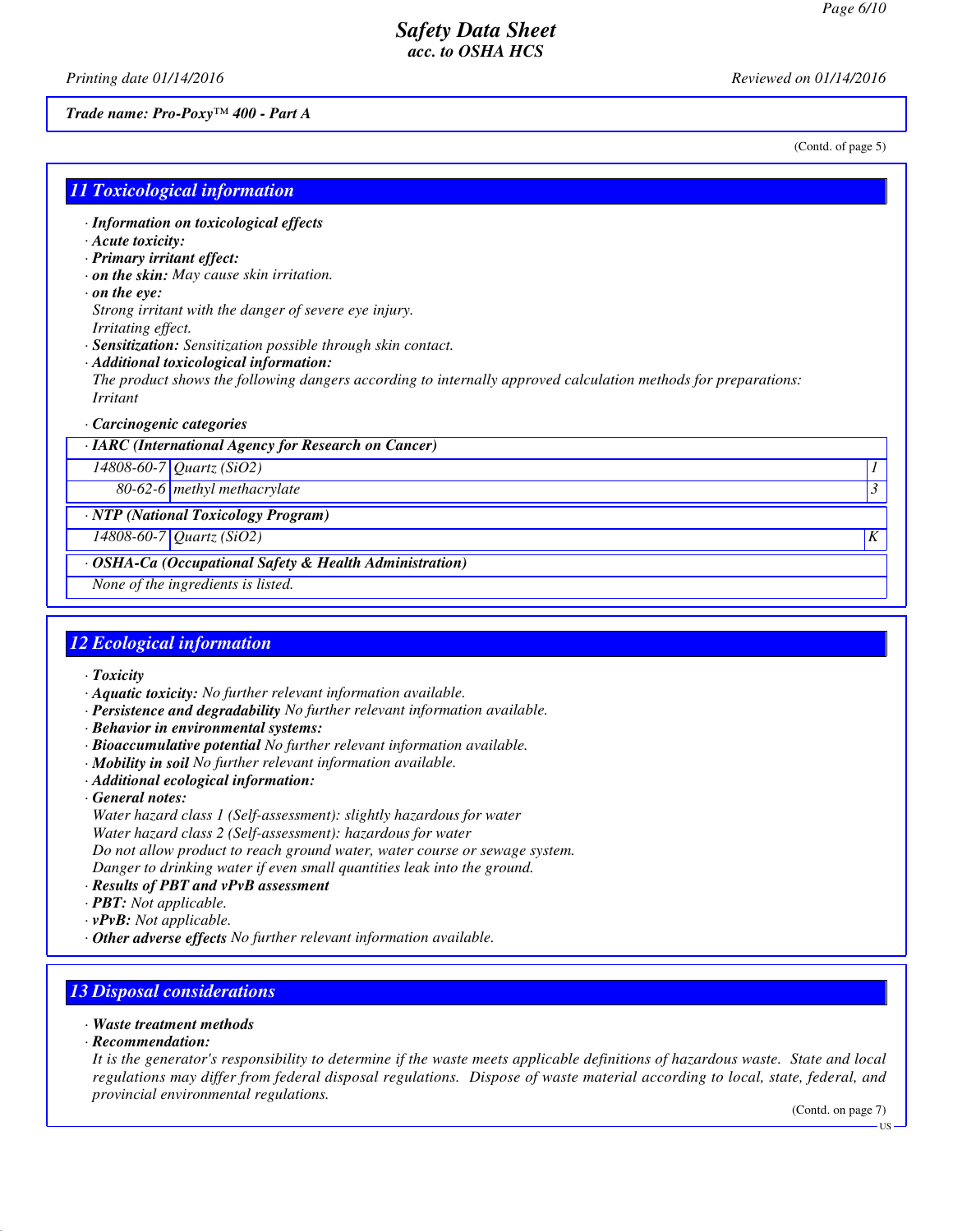(Contd. of page 6)

# *Safety Data Sheet acc. to OSHA HCS*

*Printing date 01/14/2016 Reviewed on 01/14/2016*

*Trade name: Pro-Poxy™ 400 - Part A*

*· Uncleaned packagings:*

*· Recommendation: Disposal must be made according to Federal, State, and Local regulations.*

| <b>14 Transport information</b>                                                                                    |                                                                                                                 |
|--------------------------------------------------------------------------------------------------------------------|-----------------------------------------------------------------------------------------------------------------|
| $\cdot$ UN-Number<br>· DOT, ADR, IMDG, IATA                                                                        | <b>UN1133</b>                                                                                                   |
| · UN proper shipping name<br>$\cdot$ DOT, IATA<br>$\cdot$ ADR<br>$\cdot$ IMDG                                      | Adhesives mixture<br>1133 Adhesives mixture<br><b>ADHESIVES</b> mixture                                         |
| · Transport hazard class(es)<br>$\cdot$ DOT                                                                        |                                                                                                                 |
| · Class<br>· Label                                                                                                 | 3 Flammable liquids<br>3                                                                                        |
| · ADR, IMDG, IATA                                                                                                  |                                                                                                                 |
| · Class<br>$\cdot$ Label                                                                                           | 3 Flammable liquids<br>3                                                                                        |
| · Packing group<br>· DOT, ADR, IMDG, IATA                                                                          | $I\!I$                                                                                                          |
| · Environmental hazards:<br>· Marine pollutant:                                                                    | N <sub>O</sub>                                                                                                  |
| · Special precautions for user<br>· Danger code (Kemler):<br>· EMS Number:<br>· Stowage Category                   | Warning: Flammable liquids<br>339<br>$F-E,S-D$<br>A                                                             |
| · Transport in bulk according to Annex II of MARPOL73/78<br>and the IBC Code                                       | Not applicable.                                                                                                 |
| · Transport/Additional information:                                                                                |                                                                                                                 |
| $\cdot$ ADR<br>$\cdot$ Excepted quantities (EQ)                                                                    | Code: E2<br>Maximum net quantity per inner packaging: 30 ml<br>Maximum net quantity per outer packaging: 500 ml |
| · U.S. Domestic Ground Shipments:<br>· U.S. Domestic Ground Non-Bulk (119 gal or less per<br>container) Shipments: | Same as listed for Standard Shipments above.<br>Same as listed for Standard Shipments above.                    |
| · Emergency Response Guide (ERG) Number:                                                                           | 128<br>(Contd. on page 8)                                                                                       |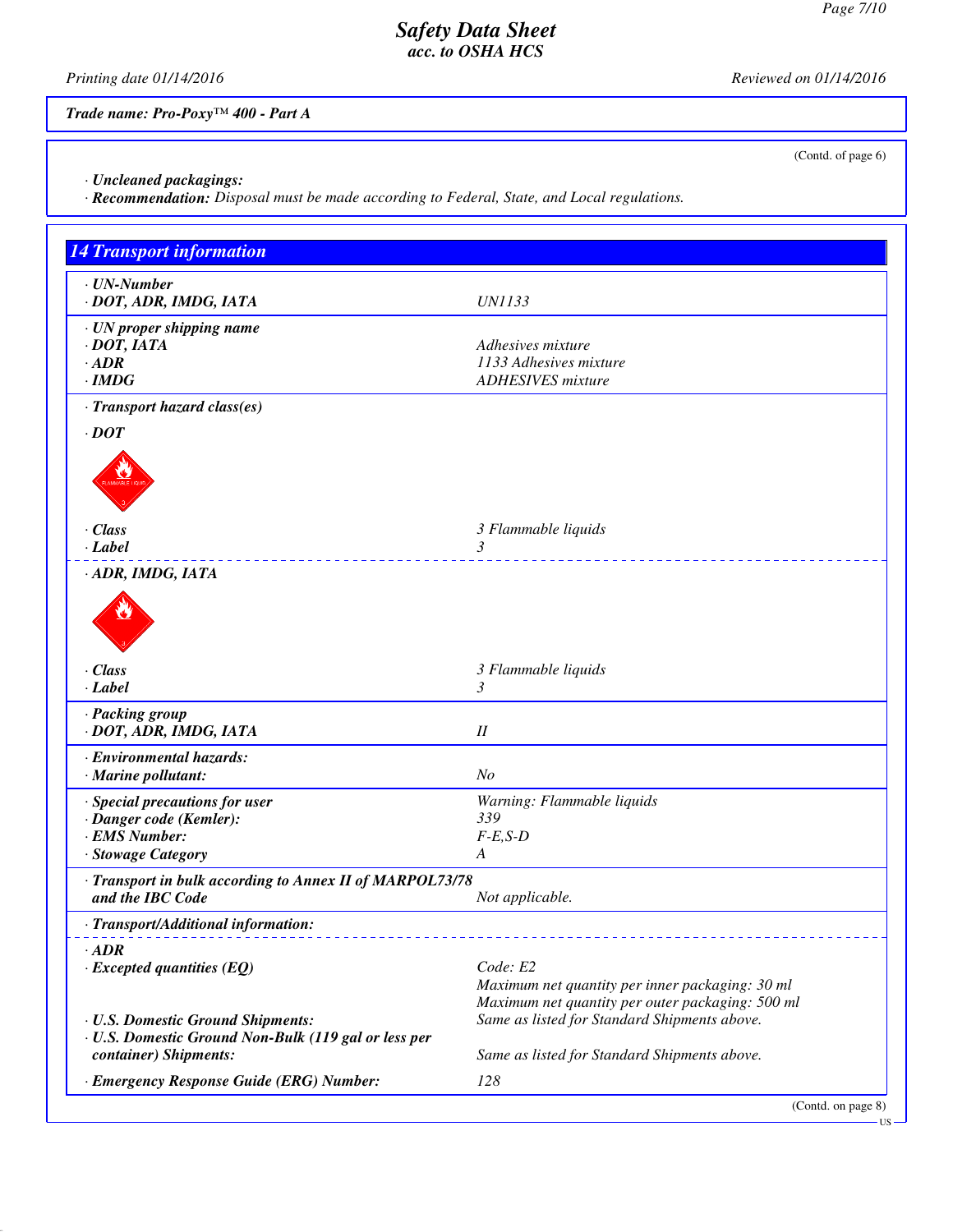*Printing date 01/14/2016 Reviewed on 01/14/2016*

*Trade name: Pro-Poxy™ 400 - Part A*

(Contd. of page 7)

| · IMDG                           |                                                   |
|----------------------------------|---------------------------------------------------|
| $\cdot$ Limited quantities (LO)  | 51.                                               |
| $\cdot$ Excepted quantities (EQ) | Code: E1                                          |
|                                  | Maximum net quantity per inner packaging: 30 ml   |
|                                  | Maximum net quantity per outer packaging: 1000 ml |
| · UN "Model Regulation":         | UN 1133 ADHESIVES MIXTURE, 3, II                  |

# *15 Regulatory information*

| $\cdot$ Safety, health and environmental regulations/legislation specific for the substance or mixture<br>· Sara                                                                                                                                                                                            |                           |
|-------------------------------------------------------------------------------------------------------------------------------------------------------------------------------------------------------------------------------------------------------------------------------------------------------------|---------------------------|
| · Section 355 (extremely hazardous substances):                                                                                                                                                                                                                                                             |                           |
| None of the ingredient is listed.                                                                                                                                                                                                                                                                           |                           |
| · Section 313 (Specific toxic chemical listings):<br>This product may contain 1 or more toxic chemicals subject to the reporting requirements of Section 313 of Title III of the<br>Superfund Amendments and Reauthorization Act (SARA) of 1986 and 40 CFR part 372. If so, the chemicals are listed below. |                           |
| 80-62-6 methyl methacrylate                                                                                                                                                                                                                                                                                 | 25-50%                    |
| · TSCA (Toxic Substances Control Act):                                                                                                                                                                                                                                                                      |                           |
| All ingredients are listed.                                                                                                                                                                                                                                                                                 |                           |
| $\cdot$ Proposition 65                                                                                                                                                                                                                                                                                      |                           |
| Chemicals known to the State of California (Prop. 65) to cause cancer:                                                                                                                                                                                                                                      |                           |
| 14808-60-7 Quartz (SiO2)                                                                                                                                                                                                                                                                                    |                           |
| · Chemicals known to cause reproductive toxicity for females:                                                                                                                                                                                                                                               |                           |
| None of the ingredients is listed.                                                                                                                                                                                                                                                                          |                           |
| Chemicals known to cause reproductive toxicity for males:                                                                                                                                                                                                                                                   |                           |
| None of the ingredients is listed.                                                                                                                                                                                                                                                                          |                           |
| · Chemicals known to cause developmental toxicity:                                                                                                                                                                                                                                                          |                           |
| None of the ingredients is listed.                                                                                                                                                                                                                                                                          |                           |
| · Cancerogenity categories                                                                                                                                                                                                                                                                                  |                           |
| · EPA (Environmental Protection Agency)                                                                                                                                                                                                                                                                     |                           |
| 80-62-6 methyl methacrylate                                                                                                                                                                                                                                                                                 | E, NL                     |
| · TLV (Threshold Limit Value established by ACGIH)                                                                                                                                                                                                                                                          |                           |
| 14808-60-7 Quartz (SiO2)                                                                                                                                                                                                                                                                                    | A2                        |
| 80-62-6 methyl methacrylate                                                                                                                                                                                                                                                                                 | A4                        |
| · MAK (German Maximum Workplace Concentration)                                                                                                                                                                                                                                                              |                           |
| 14808-60-7 Quartz (SiO2)                                                                                                                                                                                                                                                                                    | 1                         |
| · NIOSH-Ca (National Institute for Occupational Safety and Health)                                                                                                                                                                                                                                          |                           |
| 14808-60-7 Quartz (SiO2)                                                                                                                                                                                                                                                                                    |                           |
| <b>GHS label elements</b> The product is classified and labeled according to the Globally Harmonized System (GHS).                                                                                                                                                                                          | (Contd. on page 9)<br>US. |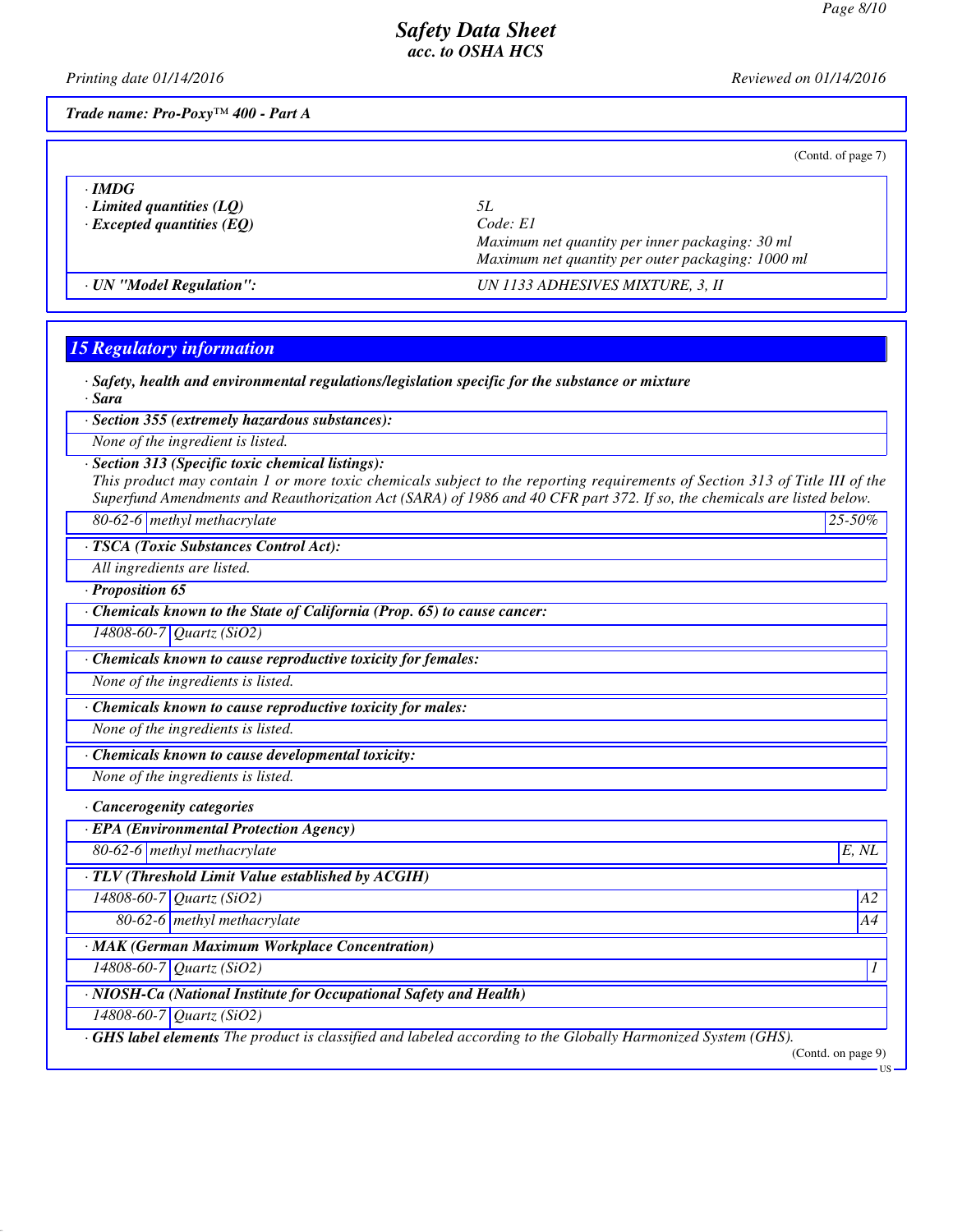*Printing date 01/14/2016 Reviewed on 01/14/2016*

*Trade name: Pro-Poxy™ 400 - Part A*

(Contd. of page 8)





*· Signal word Danger*

- *· Hazard-determining components of labeling: Quartz (SiO2) methyl methacrylate hexamethylene diacrylate*
- *· Hazard statements Highly flammable liquid and vapor. Causes skin irritation. Causes serious eye irritation. May cause an allergic skin reaction. May cause cancer. May cause respiratory irritation.*

#### *· Precautionary statements*

*Keep away from heat/sparks/open flames/hot surfaces. No smoking. Use explosion-proof electrical/ventilating/lighting/equipment. If on skin (or hair): Take off immediately all contaminated clothing. Rinse skin with water/shower. If in eyes: Rinse cautiously with water for several minutes. Remove contact lenses, if present and easy to do. Continue rinsing. Store locked up. Dispose of contents/container in accordance with local/regional/national/international regulations.*

*· National regulations:*

- *· Water hazard class: Water hazard class 2 (Self-assessment): hazardous for water.*
- *· Chemical safety assessment: A Chemical Safety Assessment has not been carried out.*

### *16 Other information*

*This information is based on our present knowledge. However, this shall not constitute a guarantee for any specific product features and shall not establish a legally valid contractual relationship.*

- *· Department issuing SDS: Environmental, Health & Safety Department*
- *· Contact: Environmental, Health & Safety Manager*
- *· Date of preparation / last revision 01/14/2016 / 72*
- *· Abbreviations and acronyms:*

*ADR: Accord européen sur le transport des marchandises dangereuses par Route (European Agreement concerning the International Carriage of Dangerous Goods by Road)*

*IMDG: International Maritime Code for Dangerous Goods*

*DOT: US Department of Transportation IATA: International Air Transport Association*

*ACGIH: American Conference of Governmental Industrial Hygienists*

*EINECS: European Inventory of Existing Commercial Chemical Substances*

*ELINCS: European List of Notified Chemical Substances*

*CAS: Chemical Abstracts Service (division of the American Chemical Society)*

*NFPA: National Fire Protection Association (USA)*

*HMIS: Hazardous Materials Identification System (USA)*

*PBT: Persistent, Bioaccumulative and Toxic*

*vPvB: very Persistent and very Bioaccumulative*

*NIOSH: National Institute for Occupational Safety OSHA: Occupational Safety & Health*

*TLV: Threshold Limit Value*

*PEL: Permissible Exposure Limit*

(Contd. on page 10)

US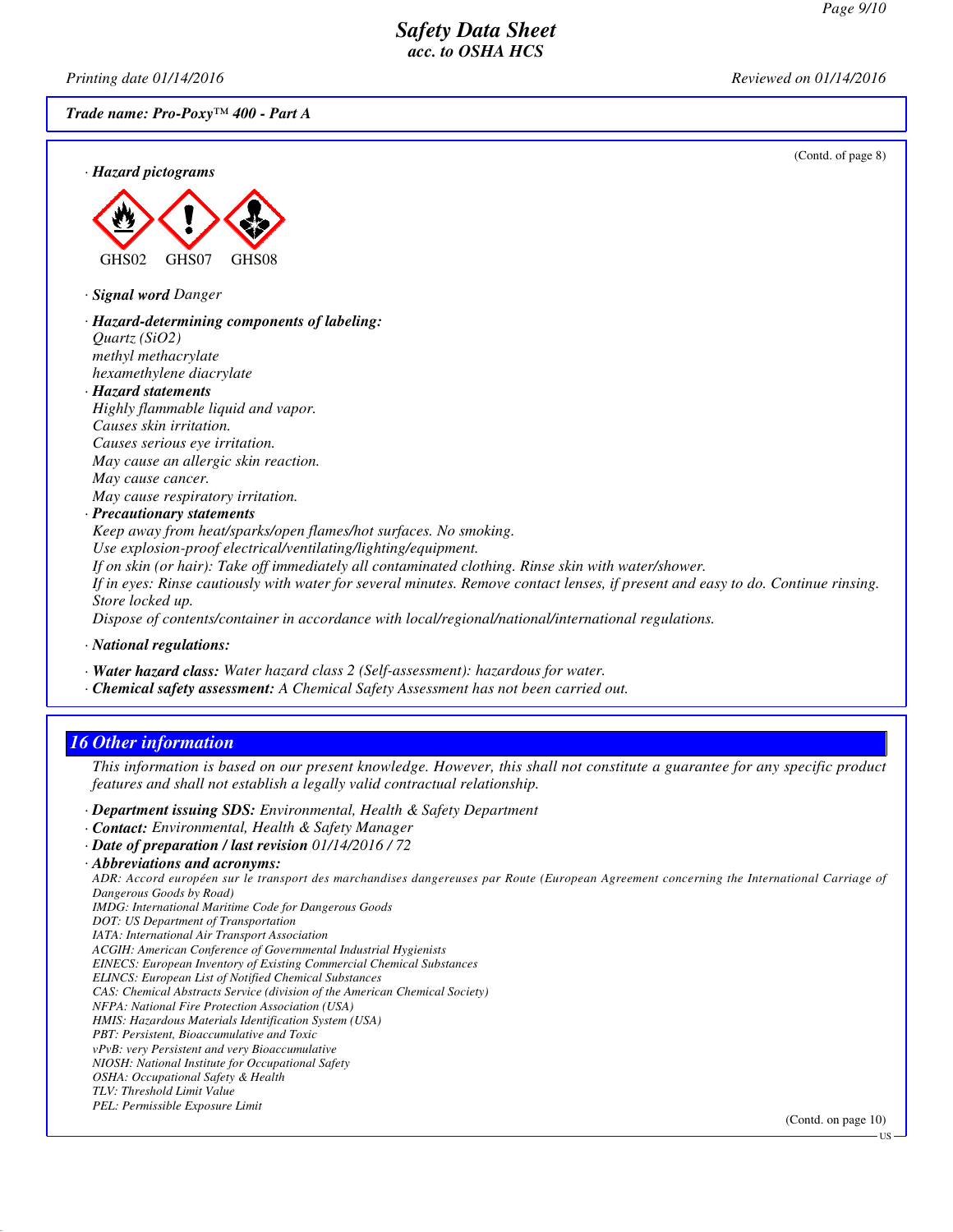*Printing date 01/14/2016 Reviewed on 01/14/2016*

#### *Trade name: Pro-Poxy™ 400 - Part A*

(Contd. of page 9)

US

*REL: Recommended Exposure Limit Flam. Liq. 2: Flammable liquids, Hazard Category 2 Skin Irrit. 2: Skin corrosion/irritation, Hazard Category 2 Eye Irrit. 2A: Serious eye damage/eye irritation, Hazard Category 2A Skin Sens. 1: Sensitisation - Skin, Hazard Category 1 Carc. 1A: Carcinogenicity, Hazard Category 1A STOT SE 3: Specific target organ toxicity - Single exposure, Hazard Category 3*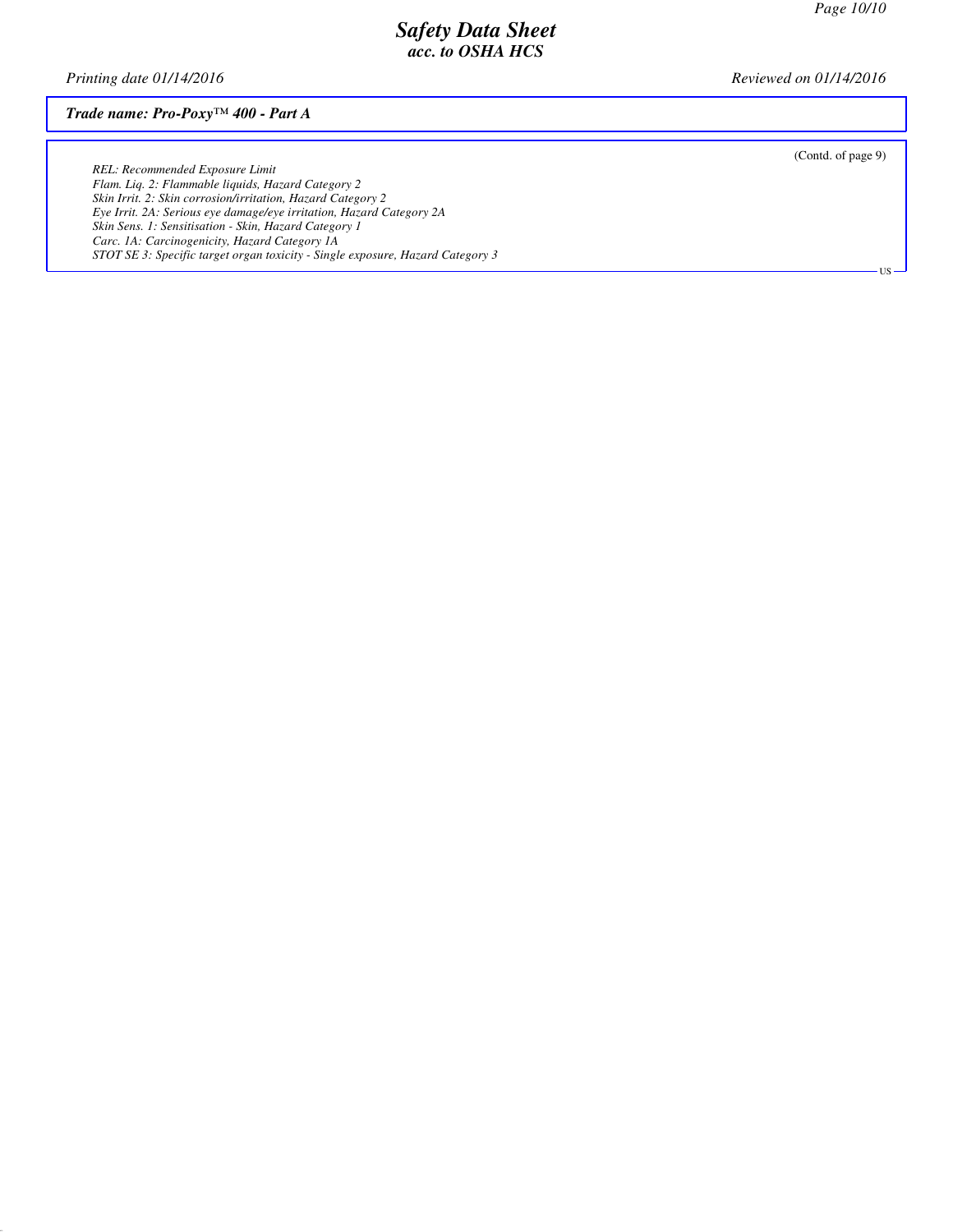*Printing date 01/12/2016 Reviewed on 01/12/2016*

#### *1 Identification*

- *· Product identifier*
- *· Trade name: Pro-Poxy™ 400 Part B*
- *· Article number: 87-140290B*
- *· Application of the substance / the mixture*
- *· Details of the supplier of the safety data sheet*
- *· Manufacturer/Supplier: Unitex® Tel: (800) 821-5846 3101 Gardner Fax: (816) 483-3149 Kansas city, MO 64120*

*Emergency Telephone Number: Use only in the event of an emergency involving a spill, leak, fire, exposure, or accident involving chemicals. Within the U.S., Canada, or the U.S. Virgin Islands, call ChemTrec at (800) 424-9300, 24 hours a day. Or, outside these areas, call (703) 527-3887. Collect calls are accepted.*

*· Information department: Environmental, Health, and Safety department.*

#### *2 Hazard(s) identification*

*· Classification of the substance or mixture*

*Unst. Expl. H200 Unstable explosive.*

*Acute Tox. 4 H312 Harmful in contact with skin.*

*Eye Irrit. 2A H319 Causes serious eye irritation.*

*Skin Sens. 1 H317 May cause an allergic skin reaction.*

- *· Label elements*
- *· GHS label elements The product is classified and labeled according to the Globally Harmonized System (GHS).*
- *· Hazard pictograms*



*· Signal word Danger*

- *· Hazard-determining components of labeling: dibenzoyl peroxide*
- *· Hazard statements Unstable explosive.*

*Harmful in contact with skin. Causes serious eye irritation.*

*May cause an allergic skin reaction.*

*· Precautionary statements*

*If in eyes: Rinse cautiously with water for several minutes. Remove contact lenses, if present and easy to do. Continue rinsing. DO NOT fight fire when fire reaches explosives.*

*Specific treatment (see on this label).*

*Evacuate area.*

*Store in accordance with local/regional/national/international regulations.*

*Dispose of contents/container in accordance with local/regional/national/international regulations.*

(Contd. on page 2)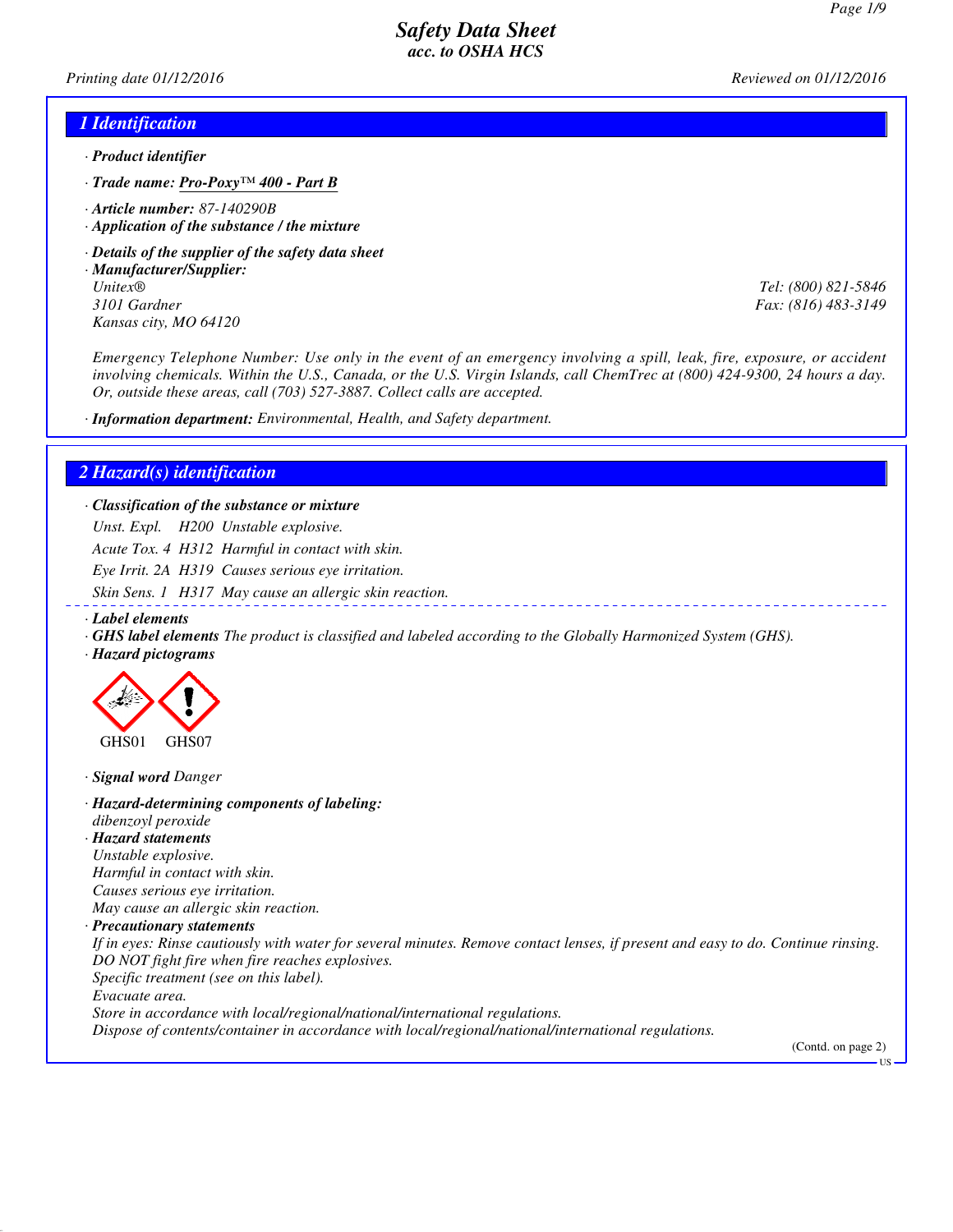*Printing date 01/12/2016 Reviewed on 01/12/2016*

*Trade name: Pro-Poxy™ 400 - Part B*

(Contd. of page 1)

*· Classification system: · NFPA ratings (scale 0 - 4)*

1 3 3 OX *Health = 1 Fire = 3 Reactivity = 3*

*The substance possesses oxidizing properties. · HMIS-ratings (scale 0 - 4)*

| <b>HEALTH</b>                                  | $\mathbf{1}$ Health = 1 |
|------------------------------------------------|-------------------------|
| <b>FIRE</b>                                    | $\boxed{3}$ Fire = 3    |
| <b>PHYSICAL HAZARD</b> 3 <i>Reactivity</i> = 3 |                         |

#### *· Other hazards*

*· Results of PBT and vPvB assessment*

*· PBT: Not applicable.*

*· vPvB: Not applicable.*

### *3 Composition/information on ingredients*

*· Chemical characterization: Mixtures*

*· Description: Mixture of the substances listed below with nonhazardous additions.*

*· Dangerous components:*

*94-36-0 dibenzoyl peroxide 10-25%*

*· Additional information: For the wording of the listed risk phrases refer to section 16.*

#### *4 First-aid measures*

- *· Description of first aid measures*
- *· General information:*

*Immediately remove any clothing soiled by the product.*

*In the event of persistent symptoms recieve medical treatment.*

*Symptoms of poisoning may even occur after several hours; therefore medical observation for at least 48 hours after the accident.*

#### *· After inhalation:*

*Supply fresh air and to be sure call for a doctor. In case of unconsciousness place patient stably in side position for transportation. Immediately move exposed person to fresh air. If breathing difficulty persists or develops get prompt medical attention.*

*· After skin contact:*

*Immediately wash with water and soap and rinse thoroughly.*

*If skin irritation continues, consult a doctor.*

*· After eye contact: Rinse opened eye for several minutes under running water. Then consult a doctor.*

*· After swallowing:*

*Immediately call a doctor. Seek medical treatment.*

*· Information for doctor:*

*· Most important symptoms and effects, both acute and delayed No further relevant information available.*

*· Indication of any immediate medical attention and special treatment needed No further relevant information available.*

(Contd. on page 3)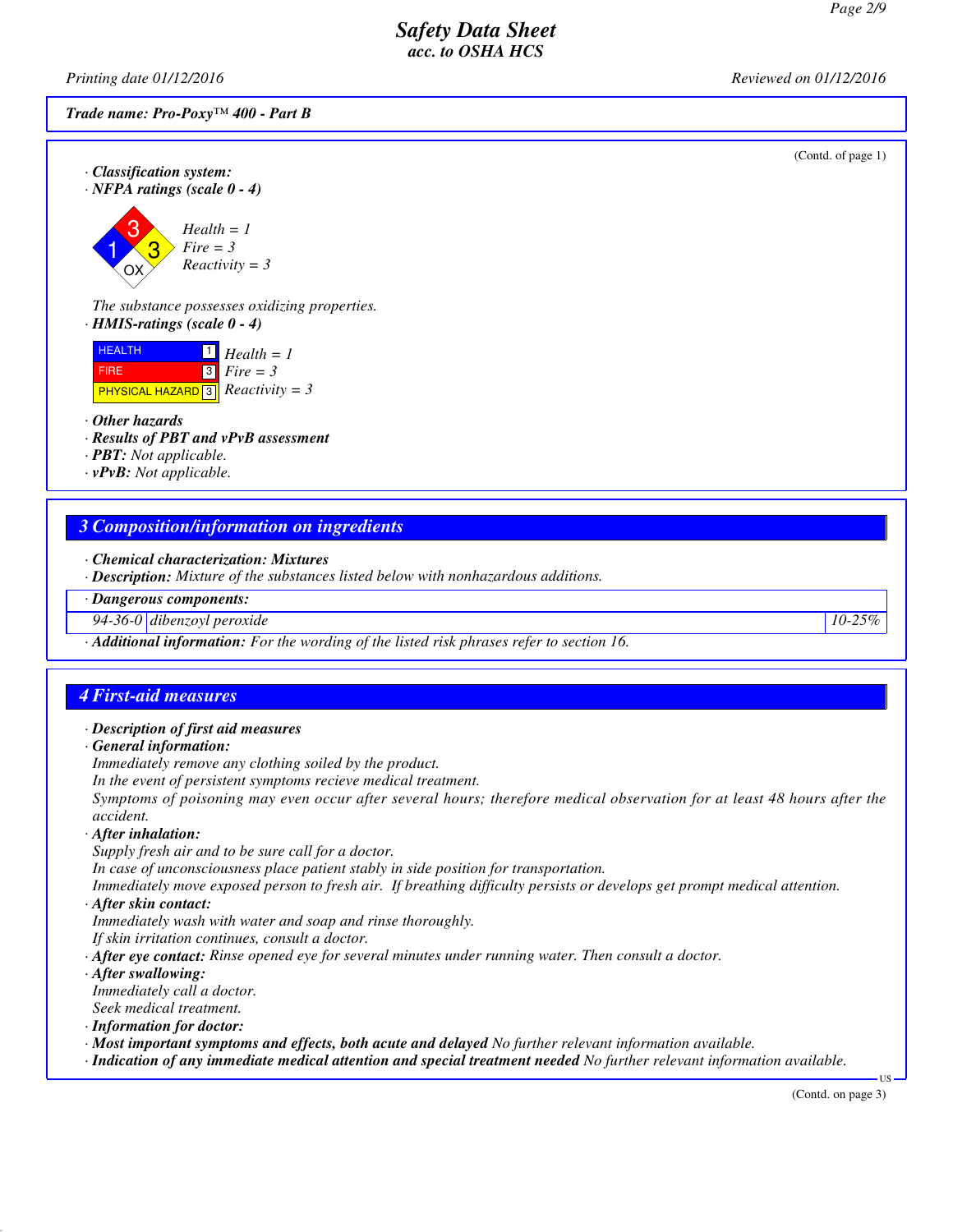*Printing date 01/12/2016 Reviewed on 01/12/2016*

(Contd. of page 2)

#### *Trade name: Pro-Poxy™ 400 - Part B*

*5 Fire-fighting measures*

- *· Extinguishing media*
- *· Suitable extinguishing agents:*
- *CO2, extinguishing powder or water spray. Fight larger fires with water spray.*

*Use fire fighting measures that suit the environment.*

*Foam*

- *· For safety reasons unsuitable extinguishing agents: Water with full jet*
- *· Special hazards arising from the substance or mixture Formation of toxic gases is possible during heating or in case of fire.*
- *· Advice for firefighters*
- *· Protective equipment:*

*Because fire may produce thermal decomposition products, wear a self-contained breathing apparatus (SCBA) with a full face piece operated in pressure-demand or positive-pressure mode.*

#### *6 Accidental release measures*

- *· Personal precautions, protective equipment and emergency procedures Wear protective equipment. Keep unprotected persons away.*
- *· Environmental precautions: Do not allow product to reach sewage system or any water course. Inform respective authorities in case of seepage into water course or sewage system.*
- *· Methods and material for containment and cleaning up: Absorb with liquid-binding material (sand, diatomite, acid binders, universal binders, sawdust). Dispose contaminated material as waste according to item 13. Ensure adequate ventilation.*
- *· Reference to other sections See Section 7 for information on safe handling. See Section 8 for information on personal protection equipment. See Section 13 for disposal information.*

#### *7 Handling and storage*

#### *· Handling:*

*· Precautions for safe handling*

*Wear appropriate personal protective clothing to prevent eye and skin contact. Avoid breathing vapors or mists of this product. Use with adequate ventilation. Do not take internally.*

- *· Information about protection against explosions and fires: Keep ignition sources away - Do not smoke. Prevent impact and friction.*
- *· Conditions for safe storage, including any incompatibilities*
- *· Storage: cool and dry*
- *· Requirements to be met by storerooms and receptacles: No special requirements.*
- *· Information about storage in one common storage facility: Not required.*
- *· Further information about storage conditions: Keep receptacle tightly sealed. Protect from heat and direct sunlight.*
- *· Specific end use(s) No further relevant information available.*

(Contd. on page 4)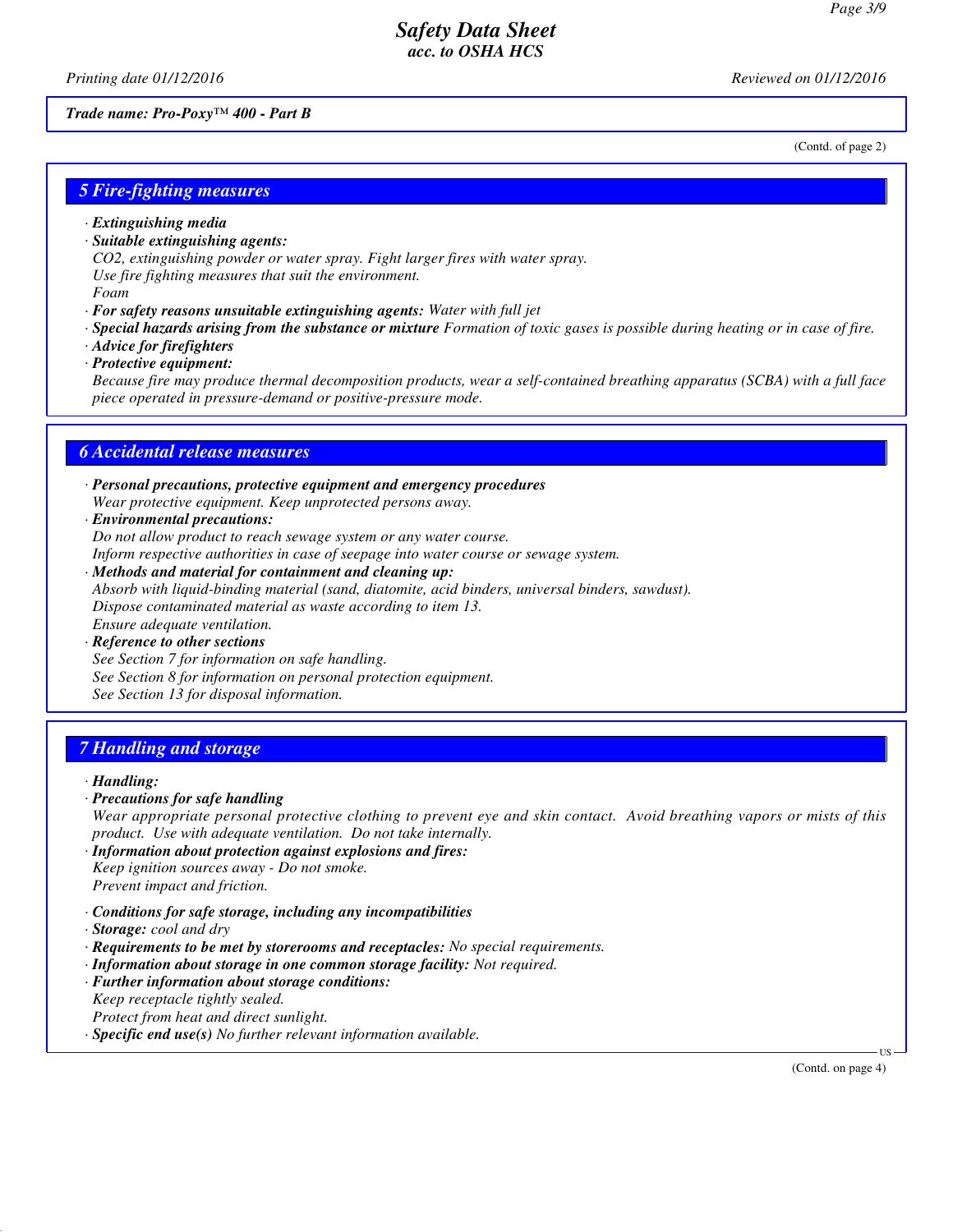*Printing date 01/12/2016 Reviewed on 01/12/2016*

*Trade name: Pro-Poxy™ 400 - Part B*

(Contd. of page 3)

#### *8 Exposure controls/personal protection*

- *· Additional information about design of technical systems: No further data; see item 7.*
- *· Control parameters*
- *· Components with limit values that require monitoring at the workplace:*

*The product does not contain any relevant quantities of materials with critical values that have to be monitored at the workplace.*

- *· Additional information: The lists that were valid during the creation were used as basis.*
- *· Exposure controls*
- *· Personal protective equipment:*
- *· General protective and hygienic measures: Keep away from foodstuffs, beverages and feed. Immediately remove all soiled and contaminated clothing. Wash hands before breaks and at the end of work. Avoid contact with the eyes.*

*Avoid contact with the eyes and skin.*

#### *· Breathing equipment:*

*In case of brief exposure or low pollution use respiratory filter device. In case of intensive or longer exposure use respiratory protective device that is independent of circulating air.*

*· Protection of hands:*



*Protective gloves*

*The glove material has to be impermeable and resistant to the product/ the substance/ the preparation. · Eye protection: Wear appropriate eye protection to prevent eye contact.*

# *9 Physical and chemical properties*

| · Information on basic physical and chemical properties |                                                                          |                       |
|---------------------------------------------------------|--------------------------------------------------------------------------|-----------------------|
| <b>General Information</b>                              |                                                                          |                       |
| $\cdot$ Appearance:                                     |                                                                          |                       |
| Form:                                                   | Liquid                                                                   |                       |
| Color:                                                  | <b>Black</b>                                                             |                       |
| $\cdot$ Odor:                                           | Slight                                                                   |                       |
| · Odor threshold:                                       | Not determined.                                                          |                       |
| $\cdot$ pH-value:                                       | Not determined.                                                          |                       |
| $\cdot$ Change in condition                             |                                                                          |                       |
| <b>Melting point/Melting range:</b>                     | Undetermined.                                                            |                       |
| <b>Boiling point/Boiling range:</b>                     | Undetermined.                                                            |                       |
| · Flash point:                                          | 157 °C (315 °F)                                                          |                       |
| · Flammability (solid, gaseous):                        | Not applicable.                                                          |                       |
| · Ignition temperature:                                 |                                                                          |                       |
| Decomposition temperature:                              | Not determined.                                                          |                       |
| $\cdot$ Auto igniting:                                  | Product is not selfigniting.                                             |                       |
| · Danger of explosion:                                  | Risk of explosion by shock, friction, fire or other sources of ignition. |                       |
|                                                         |                                                                          | (Contd. on page $5$ ) |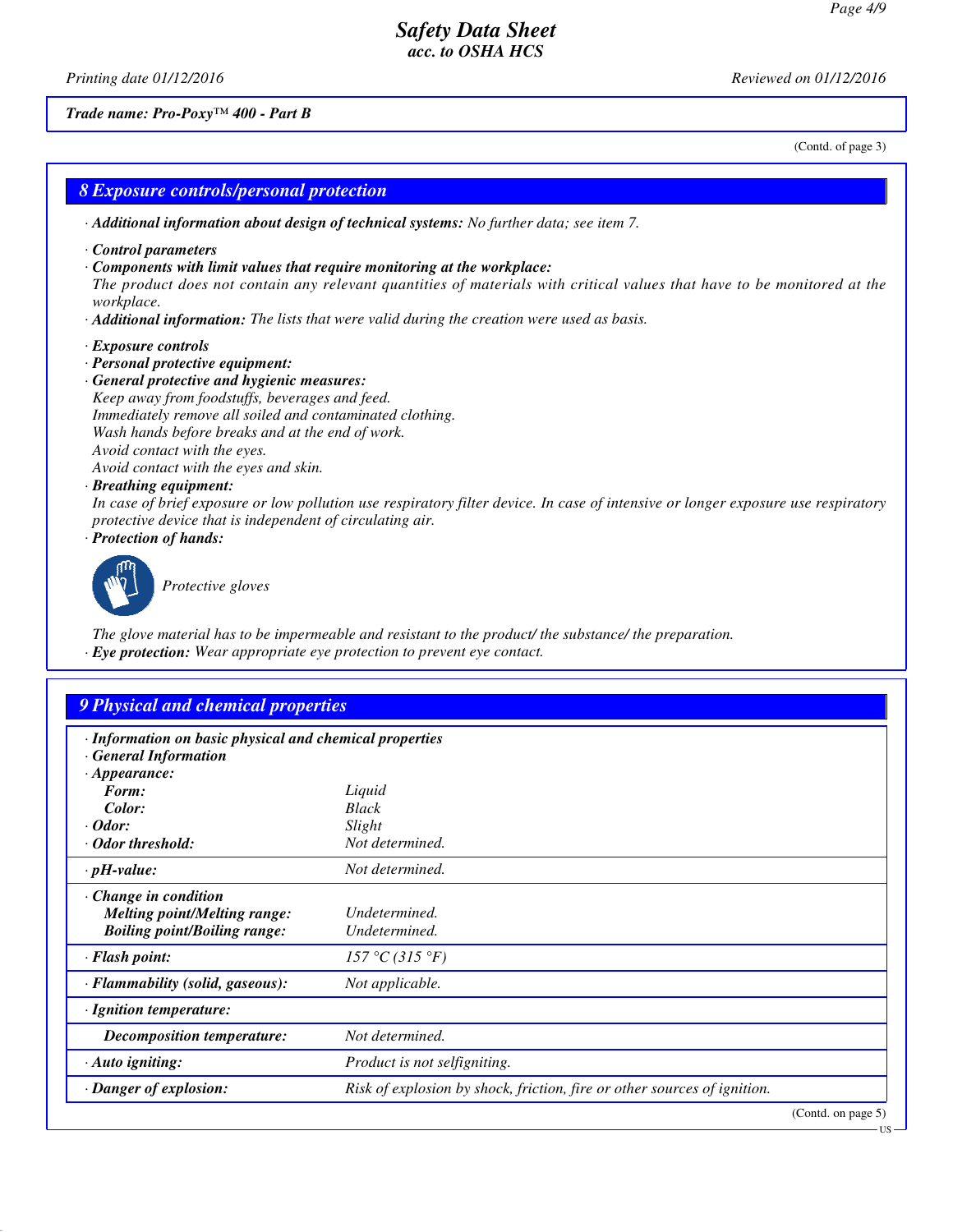*Printing date 01/12/2016 Reviewed on 01/12/2016*

#### *Trade name: Pro-Poxy™ 400 - Part B*

|                                                                       |                                            | (Contd. of page 4) |
|-----------------------------------------------------------------------|--------------------------------------------|--------------------|
| · Explosion limits:                                                   |                                            |                    |
| Lower:                                                                | Not determined.                            |                    |
| <b>Upper:</b>                                                         | Not determined.                            |                    |
| $\cdot$ Vapor pressure at 20 $\rm{^{\circ}C}$ (68 $\rm{^{\circ}F}$ ): | $1$ hPa $(1$ mm Hg)                        |                    |
| $\cdot$ Density at 20 $\degree$ C (68 $\degree$ F):                   | $1.64$ g/cm <sup>3</sup> (13.686 lbs/gal)  |                    |
| · Relative density                                                    | Not determined.                            |                    |
| · Vapor density                                                       | Not determined.                            |                    |
| $\cdot$ Evaporation rate                                              | Not determined.                            |                    |
| · Solubility in / Miscibility with                                    |                                            |                    |
| Water:                                                                | Not miscible or difficult to mix.          |                    |
| · Partition coefficient (n-octanol/water): Not determined.            |                                            |                    |
| $\cdot$ Viscosity:                                                    |                                            |                    |
| Dynamic:                                                              | Not determined.                            |                    |
| Kinematic:                                                            | Not determined.                            |                    |
| · Solvent content:                                                    |                                            |                    |
| <b>Organic solvents:</b>                                              | $0.0\%$                                    |                    |
| $·$ Other information                                                 | No further relevant information available. |                    |
| · Volatile Organic Compounds:                                         | Not determined                             |                    |

### *10 Stability and reactivity*

*· Reactivity No decomposition if stored and applied as directed.*

- *· Chemical stability No decomposition if stored and applied as directed*
- *· Thermal decomposition / conditions to be avoided: No decomposition if used according to specifications.*
- *· Possibility of hazardous reactions Reacts with alkali, amines and strong acids. Reacts with oxidizing agents.*
- *· Conditions to avoid Keep away from heat and sources of ignition.*
- *· Incompatible materials: Strong oxidizers, acid, and bases.*
- *· Hazardous decomposition products: Carbon monoxide and carbon dioxide Carbon monoxide Carbon Dioxide Nitrous oxides (NOx)*

### *11 Toxicological information*

- *· Information on toxicological effects*
- *· Acute toxicity:*
- *· Primary irritant effect:*
- *· on the skin: May cause skin irritation.*
- *· on the eye: Strong irritant with the danger of severe eye injury. Irritating effect.*
- *· Sensitization: Sensitization possible through skin contact.*
- *· Additional toxicological information:*

*The product shows the following dangers according to internally approved calculation methods for preparations:*

(Contd. on page 6) US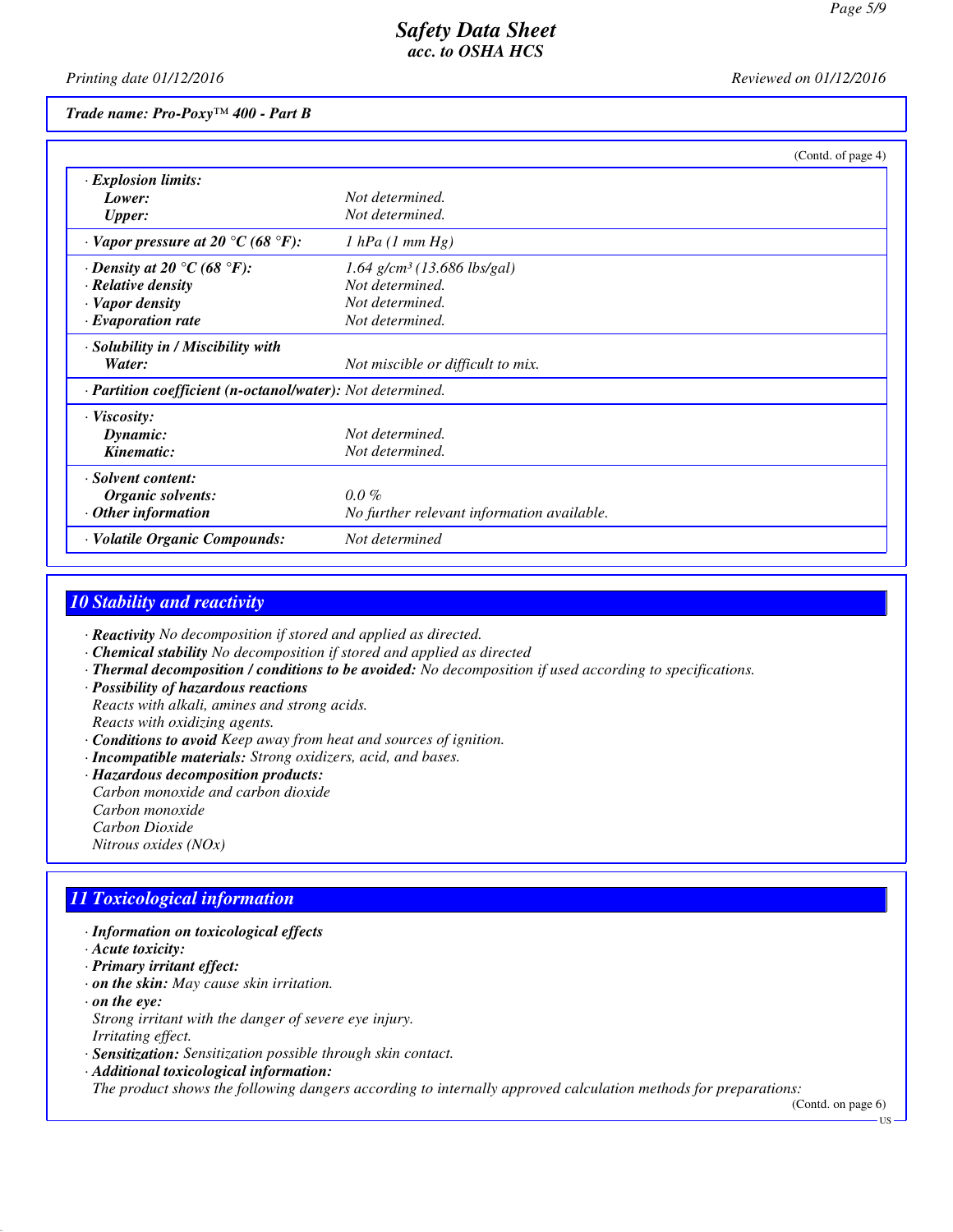(Contd. of page 5)

### *Safety Data Sheet acc. to OSHA HCS*

*Printing date 01/12/2016 Reviewed on 01/12/2016*

*Trade name: Pro-Poxy™ 400 - Part B*

*Harmful Irritant*

*· Carcinogenic categories*

*· IARC (International Agency for Research on Cancer)*

*94-36-0 dibenzoyl peroxide 3* 

*· NTP (National Toxicology Program)*

*None of the ingredients is listed.*

#### *· OSHA-Ca (Occupational Safety & Health Administration)*

*None of the ingredients is listed.*

#### *12 Ecological information*

- *· Toxicity*
- *· Aquatic toxicity: No further relevant information available.*
- *· Persistence and degradability No further relevant information available.*
- *· Behavior in environmental systems:*
- *· Bioaccumulative potential No further relevant information available.*
- *· Mobility in soil No further relevant information available.*
- *· Ecotoxical effects:*
- *· Remark: Harmful to fish*
- *· Additional ecological information:*
- *· General notes:*

*Water hazard class 1 (Self-assessment): slightly hazardous for water Water hazard class 2 (Self-assessment): hazardous for water Do not allow product to reach ground water, water course or sewage system. Danger to drinking water if even small quantities leak into the ground. Harmful to aquatic organisms*

- *· Results of PBT and vPvB assessment*
- *· PBT: Not applicable.*
- *· vPvB: Not applicable.*
- *· Other adverse effects No further relevant information available.*

### *13 Disposal considerations*

- *· Waste treatment methods*
- *· Recommendation:*

*It is the generator's responsibility to determine if the waste meets applicable definitions of hazardous waste. State and local regulations may differ from federal disposal regulations. Dispose of waste material according to local, state, federal, and provincial environmental regulations.*

- *· Uncleaned packagings:*
- *· Recommendation: Disposal must be made according to Federal, State, and Local regulations.*

### *14 Transport information*

*· UN-Number · DOT, ADR, IMDG, IATA UN3107*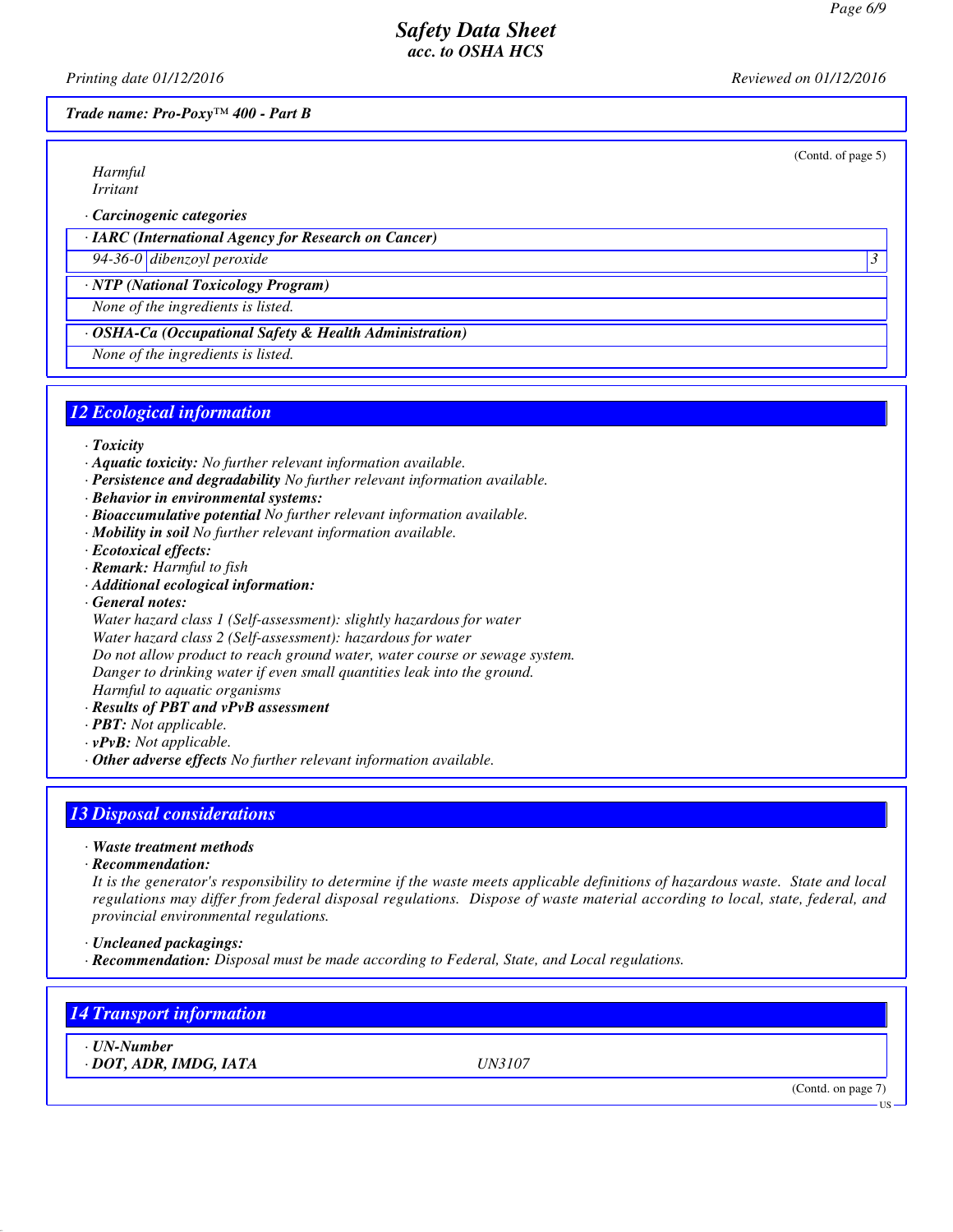US

# *Safety Data Sheet acc. to OSHA HCS*

*Printing date 01/12/2016 Reviewed on 01/12/2016*

*Trade name: Pro-Poxy™ 400 - Part B*

|                                                                                           | (Contd. of page 6)                                                                                                                     |
|-------------------------------------------------------------------------------------------|----------------------------------------------------------------------------------------------------------------------------------------|
| · UN proper shipping name<br>$\cdot$ DOT, IATA<br>$\cdot$ ADR<br>$\cdot$ IMDG             | Organic peroxide type E, liquid<br>3107 Organic peroxide type E, liquid<br>ORGANIC PEROXIDE TYPE E, LIQUID, MARINE<br><b>POLLUTANT</b> |
| · Transport hazard class(es)                                                              |                                                                                                                                        |
| $\cdot$ DOT, IMDG                                                                         |                                                                                                                                        |
|                                                                                           |                                                                                                                                        |
| · Class                                                                                   | 5.2 Organic peroxides                                                                                                                  |
| $·$ <i>ADR, IATA</i>                                                                      |                                                                                                                                        |
| $\cdot$ Class                                                                             | 5.2 Organic peroxides                                                                                                                  |
| · Packing group<br>· DOT, ADR, IMDG, IATA                                                 | III                                                                                                                                    |
| · Environmental hazards:<br>· Marine pollutant:                                           | N <sub>O</sub><br>Yes (DOT)<br>Symbol (fish and tree)                                                                                  |
| · Special precautions for user                                                            | Warning: Organic peroxides                                                                                                             |
| · EMS Number:                                                                             | $F-J, S-R$                                                                                                                             |
| · Stowage Category<br>· Stowage Code                                                      | D<br>SW1 Protected from sources of heat.                                                                                               |
| · Segregation Code                                                                        | SG35 Stow "separated from" acids.                                                                                                      |
|                                                                                           | SG36 Stow "separated from" alkalis.<br>SG72 See 7.2.6.3.2.                                                                             |
| · Transport in bulk according to Annex II of MARPOL73/78<br>and the IBC Code              | Not applicable.                                                                                                                        |
| · Transport/Additional information:                                                       |                                                                                                                                        |
| $\cdot$ DOT                                                                               |                                                                                                                                        |
| · Remarks:                                                                                | Special marking with the symbol (fish and tree).                                                                                       |
| $\cdot$ ADR                                                                               |                                                                                                                                        |
| $\cdot$ Excepted quantities (EQ)                                                          | Code: E0                                                                                                                               |
|                                                                                           | Not permitted as Excepted Quantity                                                                                                     |
| · U.S. Domestic Ground Shipments:<br>· U.S. Domestic Ground Non-Bulk (119 gal or less per | Same as listed for Standard Shipments above.                                                                                           |
| container) Shipments:                                                                     | Same as listed for Standard Shipments above.                                                                                           |
| · Emergency Response Guide (ERG) Number:                                                  | Not determine                                                                                                                          |
| $\cdot$ IMDG                                                                              |                                                                                                                                        |
|                                                                                           | $125$ mL                                                                                                                               |
| $\cdot$ Limited quantities (LQ)                                                           |                                                                                                                                        |
| $\cdot$ Excepted quantities (EQ)                                                          | Code: E0<br>Not permitted as Excepted Quantity                                                                                         |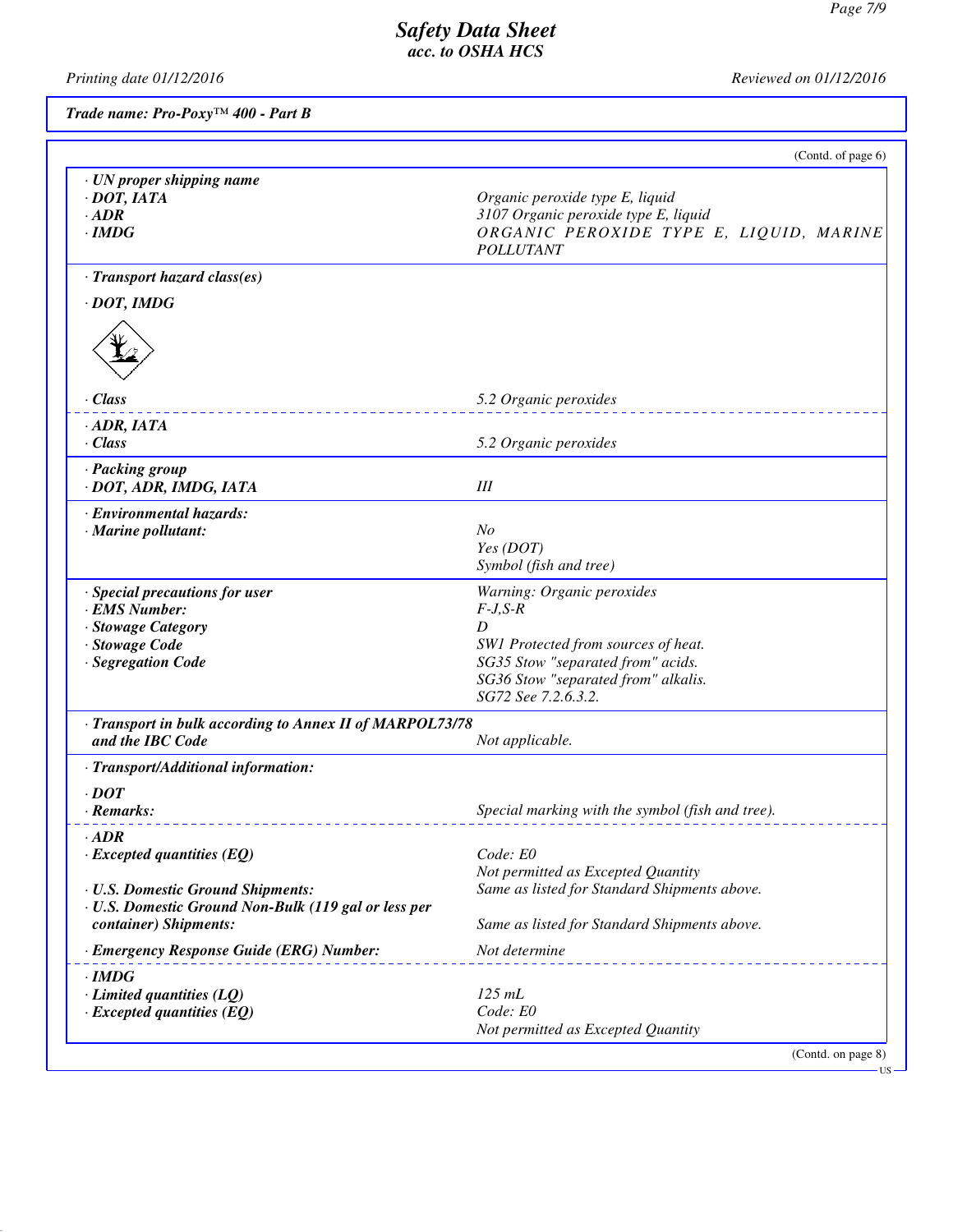*Printing date 01/12/2016 Reviewed on 01/12/2016*

*Trade name: Pro-Poxy™ 400 - Part B*

(Contd. of page 7)

*· UN "Model Regulation": UN 3107 ORGANIC PEROXIDE TYPE E, LIQUID, 5.2, III*

### *15 Regulatory information*

*· Safety, health and environmental regulations/legislation specific for the substance or mixture · Sara*

*· Section 355 (extremely hazardous substances):*

*None of the ingredient is listed.*

*· Section 313 (Specific toxic chemical listings):*

*This product may contain 1 or more toxic chemicals subject to the reporting requirements of Section 313 of Title III of the Superfund Amendments and Reauthorization Act (SARA) of 1986 and 40 CFR part 372. If so, the chemicals are listed below.*

*94-36-0 dibenzoyl peroxide 10-25%*

*· TSCA (Toxic Substances Control Act):*

*94-36-0 dibenzoyl peroxide*

*68515-40-2 1,2-benzenedicarboxylic acid, benzyl*

*1330-78-5 tris(methylphenyl) phosphate*

*67762-90-7 Hydrophobic silica*

*12227-89-3 Ferric Oxide*

*· Proposition 65*

*· Chemicals known to the State of California (Prop. 65) to cause cancer:*

*None of the ingredients is listed.*

*· Chemicals known to cause reproductive toxicity for females:*

*None of the ingredients is listed.*

*· Chemicals known to cause reproductive toxicity for males:*

*None of the ingredients is listed.*

*· Chemicals known to cause developmental toxicity:*

*None of the ingredients is listed.*

*· Cancerogenity categories*

*· EPA (Environmental Protection Agency)*

*None of the ingredients is listed.*

*· TLV (Threshold Limit Value established by ACGIH)*

*94-36-0 dibenzoyl peroxide A4*

*· MAK (German Maximum Workplace Concentration)*

*None of the ingredients is listed.*

*· NIOSH-Ca (National Institute for Occupational Safety and Health)*

*None of the ingredients is listed.*

*· GHS label elements The product is classified and labeled according to the Globally Harmonized System (GHS).*

*· Hazard pictograms*



(Contd. on page 9)